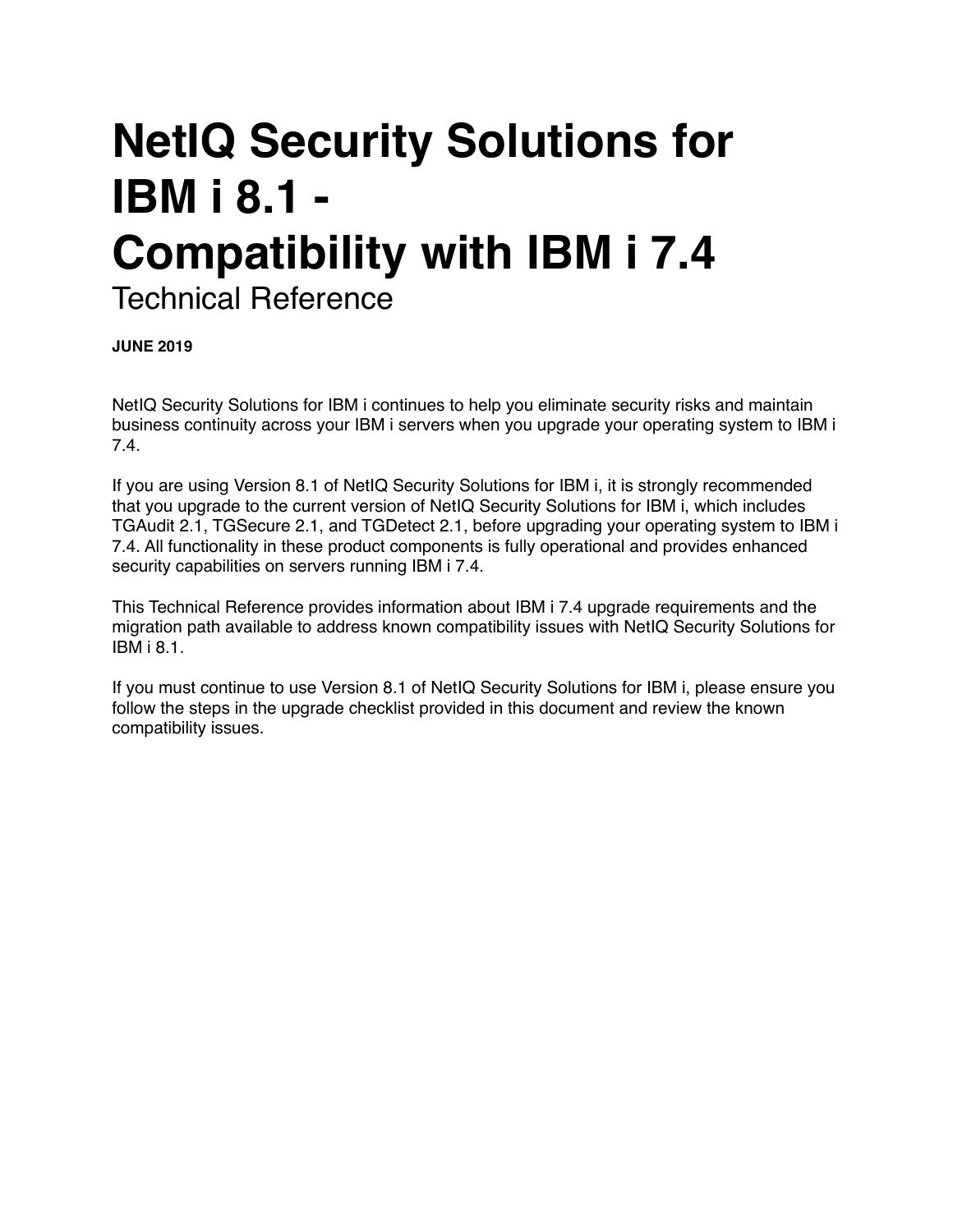#### **Legal Notice**

THIS DOCUMENT AND THE SOFTWARE DESCRIBED IN THIS DOCUMENT ARE FURNISHED UNDER AND ARE SUBJECT TO THE TERMS OF A LICENSE AGREEMENT OR A NON-DISCLOSURE AGREEMENT. EXCEPT AS EXPRESSLY SET FORTH IN SUCH LICENSE AGREEMENT OR NON-DISCLOSURE AGREEMENT, NETIQ CORPORATION PROVIDES THIS DOCUMENT AND THE SOFTWARE DESCRIBED IN THIS DOCUMENT "AS IS" WITHOUT WARRANTY OF ANY KIND, EITHER EXPRESS OR IMPLIED, INCLUDING, BUT NOT LIMITED TO, THE IMPLIED WARRANTIES OF MERCHANTABILITY OR FITNESS FOR A PARTICULAR PURPOSE. SOME STATES DO NOT ALLOW DISCLAIMERS OF EXPRESS OR IMPLIED WARRANTIES IN CERTAIN TRANSACTIONS; THEREFORE, THIS STATEMENT MAY NOT APPLY TO YOU.

For purposes of clarity, any module, adapter or other similar material ("Module") is licensed under the terms and conditions of the End User License Agreement for the applicable version of the NetIQ product or software to which it relates or interoperates with, and by accessing, copying or using a Module you agree to be bound by such terms. If you do not agree to the terms of the End User License Agreement you are not authorized to use, access or copy a Module and you must destroy all copies of the Module and contact NetIQ for further instructions.

This document and the software described in this document may not be lent, sold, or given away without the prior written permission of NetIQ Corporation, except as otherwise permitted by law. Except as expressly set forth in such license agreement or nondisclosure agreement, no part of this document or the software described in this document may be reproduced, stored in a retrieval system, or transmitted in any form or by any means, electronic, mechanical, or otherwise, without the prior written consent of NetIQ Corporation. Some companies, names, and data in this document are used for illustration purposes and may not represent real companies, individuals, or data.

This document could include technical inaccuracies or typographical errors. Changes are periodically made to the information herein. These changes may be incorporated in new editions of this document. NetIQ Corporation may make improvements in or changes to the software described in this document at any time.

U.S. Government Restricted Rights: If the software and documentation are being acquired by or on behalf of the U.S. Government or by a U.S. Government prime contractor or subcontractor (at any tier), in accordance with 48 C.F.R. 227.7202-4 (for Department of Defense (DOD) acquisitions) and 48 C.F.R. 2.101 and 12.212 (for non-DOD acquisitions), the government's rights in the software and documentation, including its rights to use, modify, reproduce, release, perform, display or disclose the software or documentation, will be subject in all respects to the commercial license rights and restrictions provided in the license agreement.

#### **© 2019 NetIQ Corporation. All Rights Reserved.**

For information about NetIQ trademarks, see [https://www.netiq.com/company/legal/.](https://www.netiq.com/company/legal/)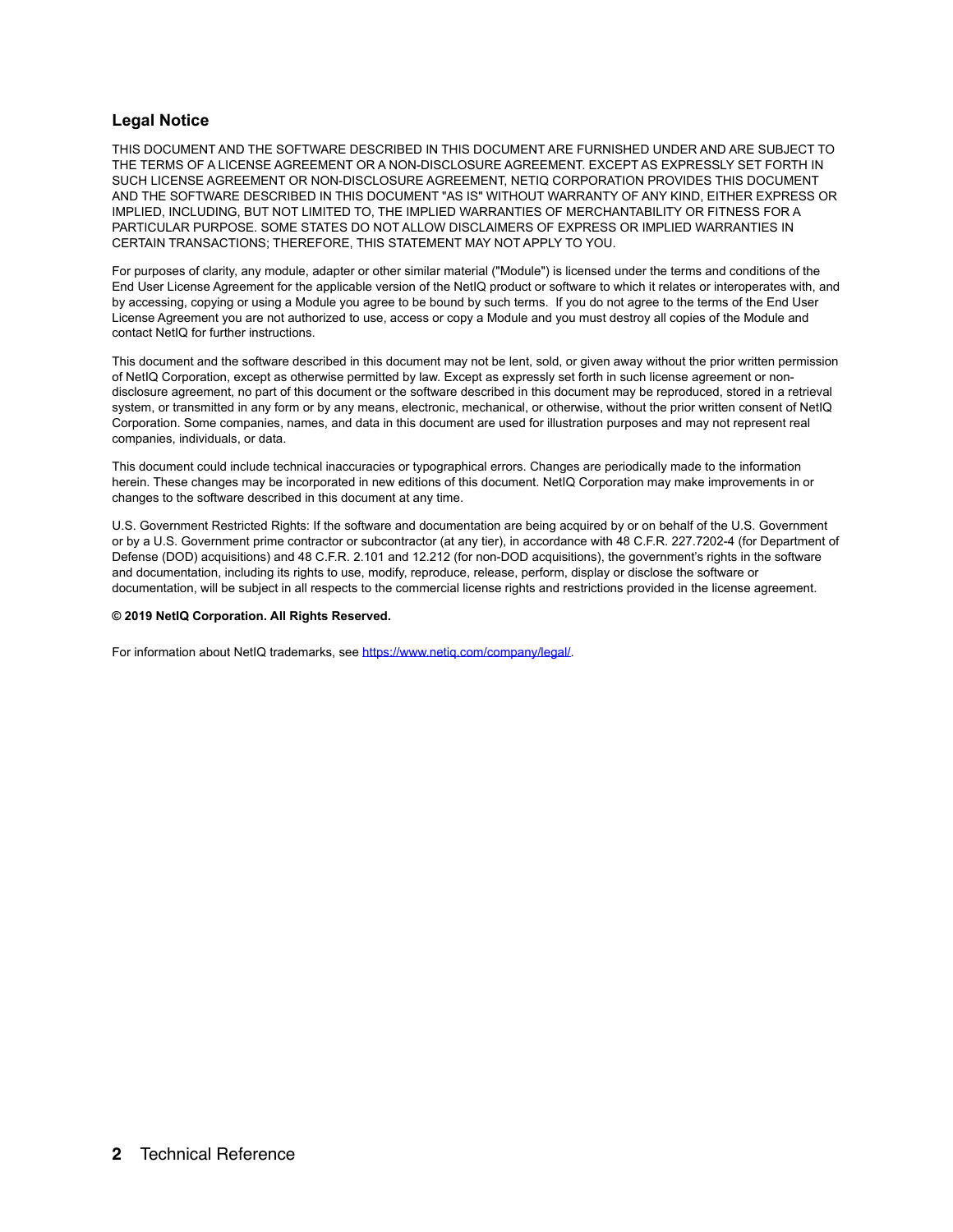## Planning Your IBM i 7.4 Upgrade

This section addresses issues to consider and provides steps to follow before upgrading your operating system to IBM i 7.4 on systems running NetIQ Security Solutions for IBM i 8.1.

## **Upgrade Checklist**

Review the following checklist items before upgrading to IBM i 7.4.

## Checklist Items

1. *If you use NetIQ Sentinel Agent Manager to audit IBM i log data,* determine the amount of log data you want to collect while performing the upgrade. For more information, see "Security Audit Journal Considerations" below.

2. Review the known issues described in "Known IBM i 7.4 Compatibility Issues" below.

3. Ensure PTFs released to address known issues in previous operating system versions have been applied. Especially if you are skipping an OS version during this upgrade, make sure you review and follow the instructions in the NSSi 8.1 compatibility document specific to the skipped OS version.

4. Permanently apply all currently applied NetIQ Security Solutions for IBM i 8.1 PTFs for all licensed programs: 1PSA001, 1PSC001, 1PSD001, 1PSI001, and 1PSS001. For instructions, see "Permanently Apply PTFs" below.

5. *If you are using PSSecure Profile and Password Management to monitor inactive user profiles,* remove the Q\* exclusion from the User Profile Management feature and hold the PSPROFILE scheduled job. For more details and instructions, see "Remove the Q\* Exclusion" below.

6. *After upgrading to IBM i 7.4,* re-add the Q\* exclusion to the User Profile Management feature and start the PSPROFILE scheduled job. For instructions, see "Re-Add the Q\* Exclusion" below.

### Security Audit Journal Considerations

The upgrade process can generate a large volume of journal entries in the QAUDJRN, depending on your journal settings. Processing these journal entries will require additional time and can severely affect jobs in NetIQ Sentinel Agent Manager (SAM) and the PSAudit System Auditing and Reporting (SAR) function. If you use SAM for IBM i to collect IBM i logs, consider if you want to adjust your security audit level (QAUDLVL) settings before upgrading to IBM i 7.4 and restore them afterwards.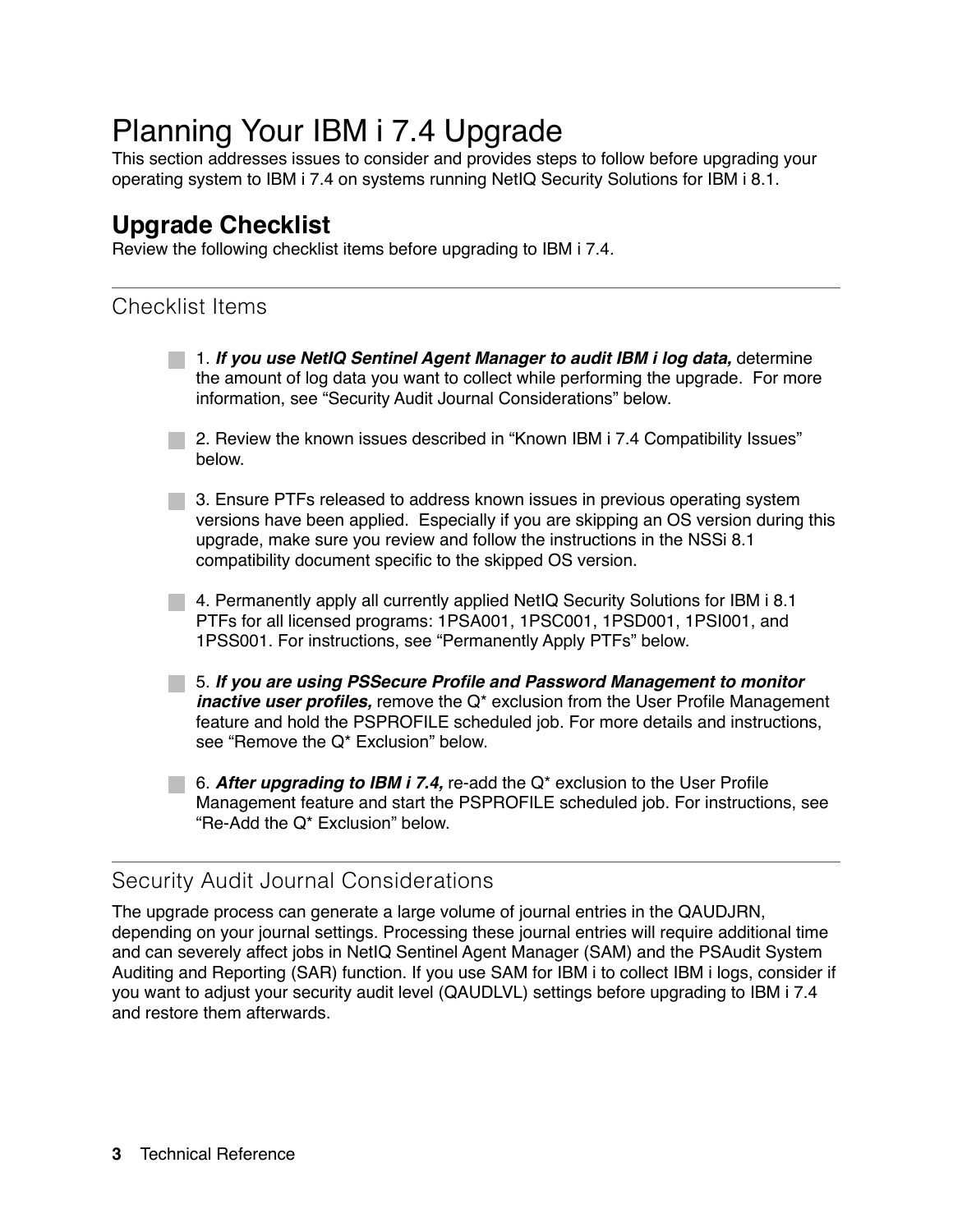### Permanently Apply PTFs

Before upgrading your operating system to IBM i 7.4, you must permanently apply all currently applied NetIQ Security Solutions for IBM i 8.1 PTFs.

#### **TO PERMANENTLY APPLY PTFS:**

- 1. Type the following command on the IBM i command line. APYPTF LICPGM(1PSA001) RLS(V8R1M0) SELECT(\*ALL) APY(\*PERM) DELAYED(\*NO) **Note** You can run the command interactively. It is not necessary to perform an IPL after applying the NetIQ PTFs.
- 2. Press **Enter**.
- 3. Repeat Steps **1** and **2** for licensed programs 1PSC001, 1PSD001, 1PSI001, and 1PSS001.

#### Remove the Q\* Exclusion

The upgrade to IBM i 7.4 can remove and replace one of the IBM "Q" profiles. If you are using PSSecure Profile and Password Management (PPM) to monitor inactive user profiles, you must remove the Q\* exclusion from the PPM User Profile Management function. You must also hold the PSPROFILE scheduled job.

#### **TO REMOVE THE Q\* EXCLUSION FROM PPM:**

- 1. On the command line, type WRKJOBSCDE, and then press **Enter**.
- 2. **If the PSPROFILE job is scheduled,** put it on hold.
- 3. From the NetIQ Product Access Menu, type 2 (PSSecure), and then press **Enter**.
- 4. Type 2 (Profile and Password Management), and then press **Enter**.
- 5. Type 1 (General Options Menu), and then press **Enter**.
- 6. Type 17 (User Profile Exclusions), and then press **Enter**.
- 7. Remove the entry for Q\*.

#### Re-Add the Q\* Exclusion

After you upgrade to IBM i 7.4, you must re-add the Q\* exclusion to the PPM User Profile Management function and release the PSPROFILE scheduled job. For more information, see "Remove the Q\* Exclusion" above.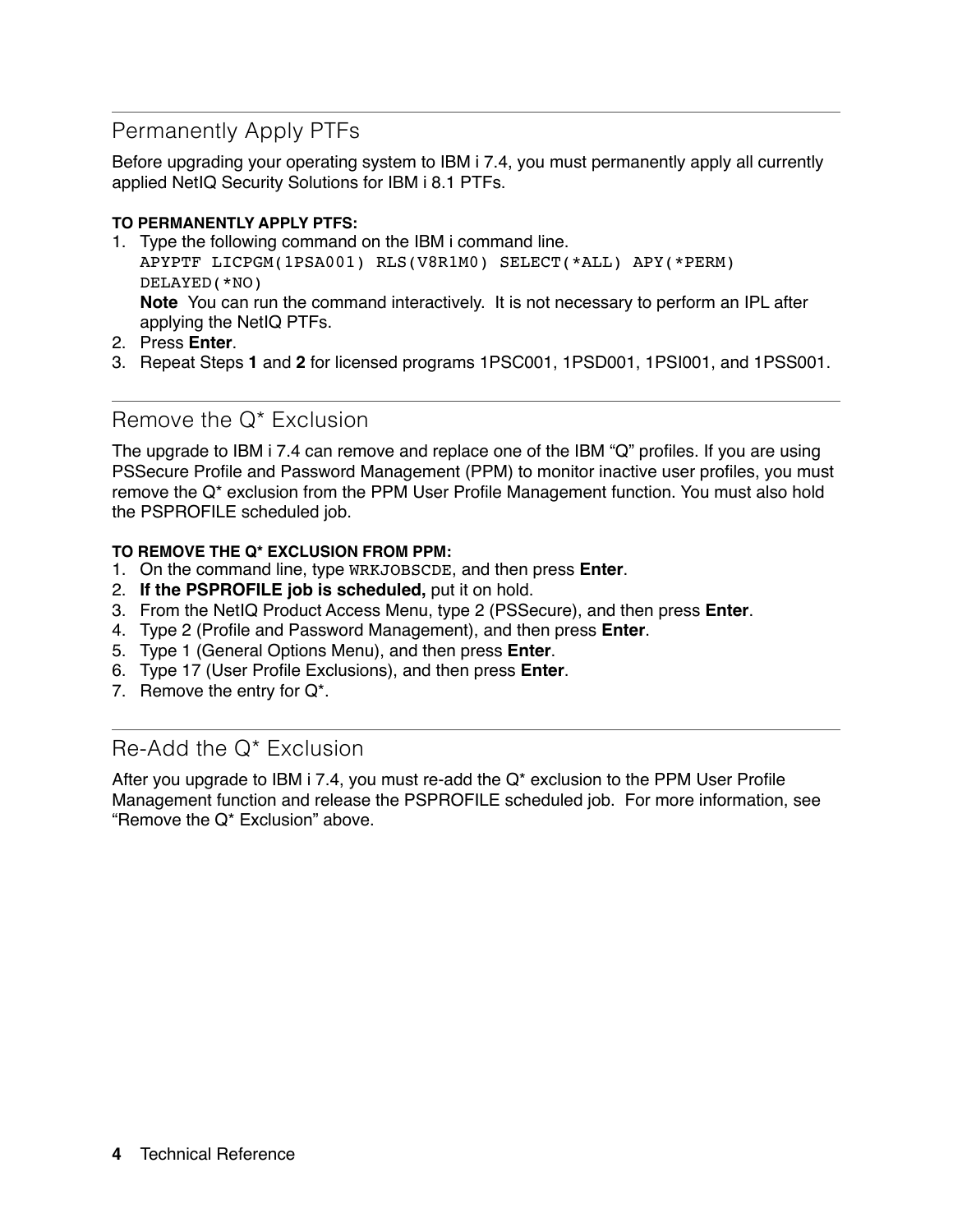## Known IBM i 7.4 Compatibility Issues

We strive to ensure our products provide quality solutions for your security needs and have tested all NetIQ Security Solutions for IBM i products on systems running IBM i 7.4. This section describes known issues found during compatibility testing and the available upgrade path for remediation.

## **PSAudit - System Auditing and Reporting (SAR)**

### Object Load Failure

Many reports in SAR are based on data generated from the "Load File, Object, and Library Database" function (usually scheduled as job name: ZAA2000C or AA2000C). On IBM i 7.4, an error is encountered in this job which prevents the job from completing normally. To resolve this issue, upgrade to the current version of NetIQ Security Solutions for IBM i which includes TGAudit 2.1.

TGAudit 2.1 provides hundreds of security audit reports and enhanced auditing features including:

- ‣ *New report output options: HTML, CSV, XML, and JSON*
- ‣ *Highly customizable report features, including column selection*
- ‣ *Enhanced report filtering with SQL-like operators and up to 5 levels of nesting*
- ‣ *Optimized runtime report options*
- ‣ *New Report Cards feature to easily run many reports at once and see high-level pass/ fail results*
- ‣ *New built-in Report Cards that have already mapped IBM i technical controls to many industry-standard compliance regulations like PCI, SOX, and HIPAA, making it easy to determine security compliance*
- ‣ *New report creation wizard*
- ‣ *New Report Card creation wizard*
- ‣ *Next generation data-level reporting*
- ‣ *Next generation job activity monitoring*
- ‣ *Enhanced integration and streamlined with TGSecure and TGDetect*
- ‣ *New centralized management web console component: TGCentral*